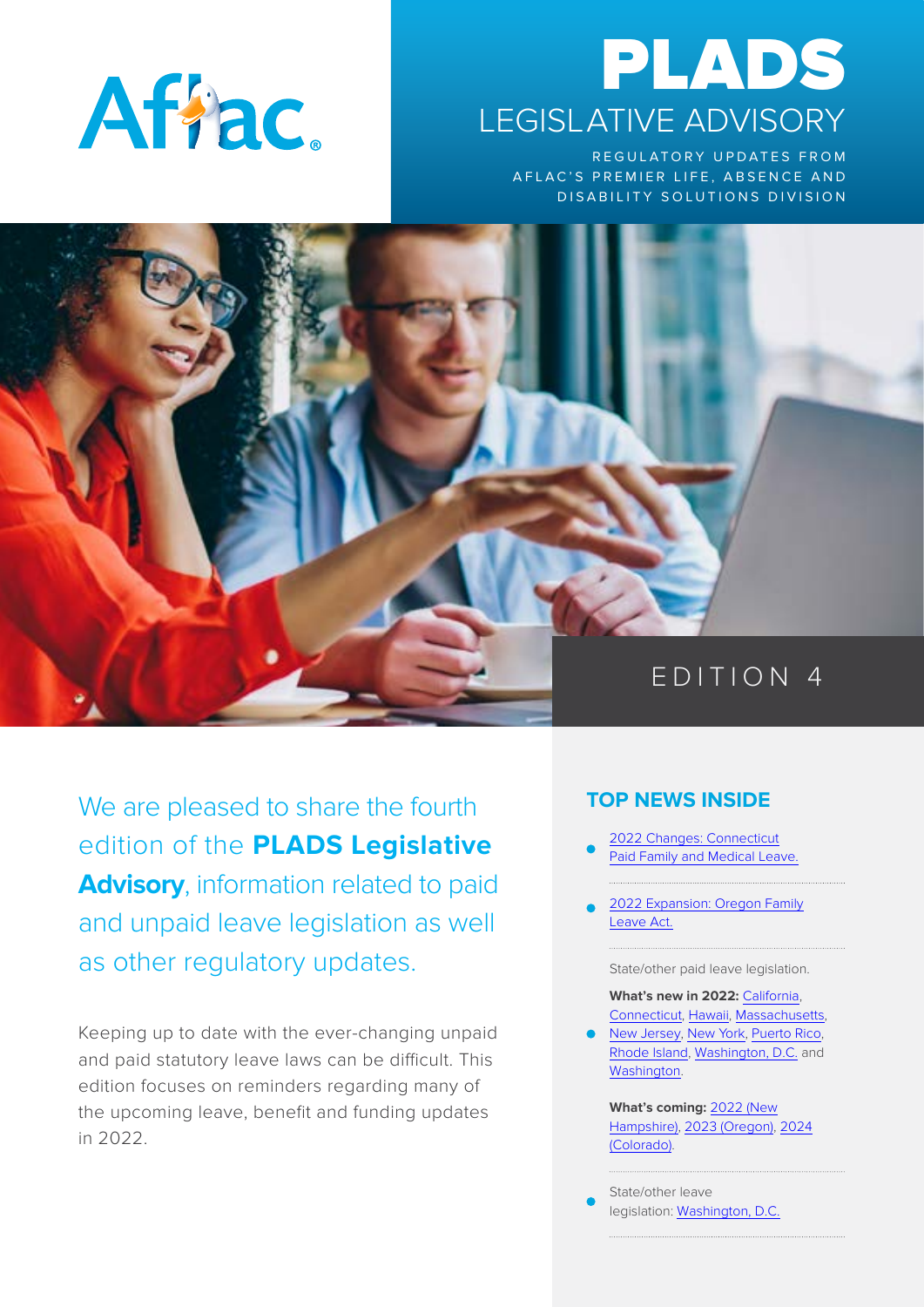# <span id="page-1-0"></span>**2022 CHANGES: CONNECTICUT PAID FAMILY AND MEDICAL LEAVE**

For Connecticut Paid Family and Medical Leave to run concurrently with job protection provided by CT FML, changes went into effect Jan. 1, 2022.

**Covered employers:** Applies to companies with one or more employees.

**Eligible employees:** Employees will be eligible if they have been employed for the three months prior to a claim. There are no minimum hours required.

**Job protection:** Begins after employees have been employed for three months.

**Length of time employees can take:** Up to 12 weeks in a 12-month period.

There are two exceptions:

- Military caregivers who can qualify for 26 weeks of leave.
- Two additional weeks are available due to a serious health condition resulting in incapacitation that occurs during a pregnancy.

There is an expansion in the definition of family members.

**Use of PTO:** While employers can require the use of accrued PTO, they must allow employees to retain at least two weeks of PTO.



# **2022 EXPANSION: OREGON FAMILY LEAVE ACT**

Effective Jan. 1, 2022, protection under Oregon Family Leave Act (OFLA) was expanded to alter the length of time employees are required to be employed, change the hours required and to protect employees reemployed after a separation of service or after returning from a temporary work cessation within 180 days.

The amended law includes expanding eligibility to take OFLA leave for any qualifying reason during a period of public health emergency to all employees of a covered employer if:

- The employer has employed them for at least 30 days immediately before the leave begins.
- They worked an average of at least 25 hours per week during the 30 days immediately preceding the leave.

In addition, the amendment expands the list of qualifying reasons to include care of a child due to a school's or childcare provider's closure. OFLA amendments remove gendered language from provisions related to pregnancyand childbirth-related leave.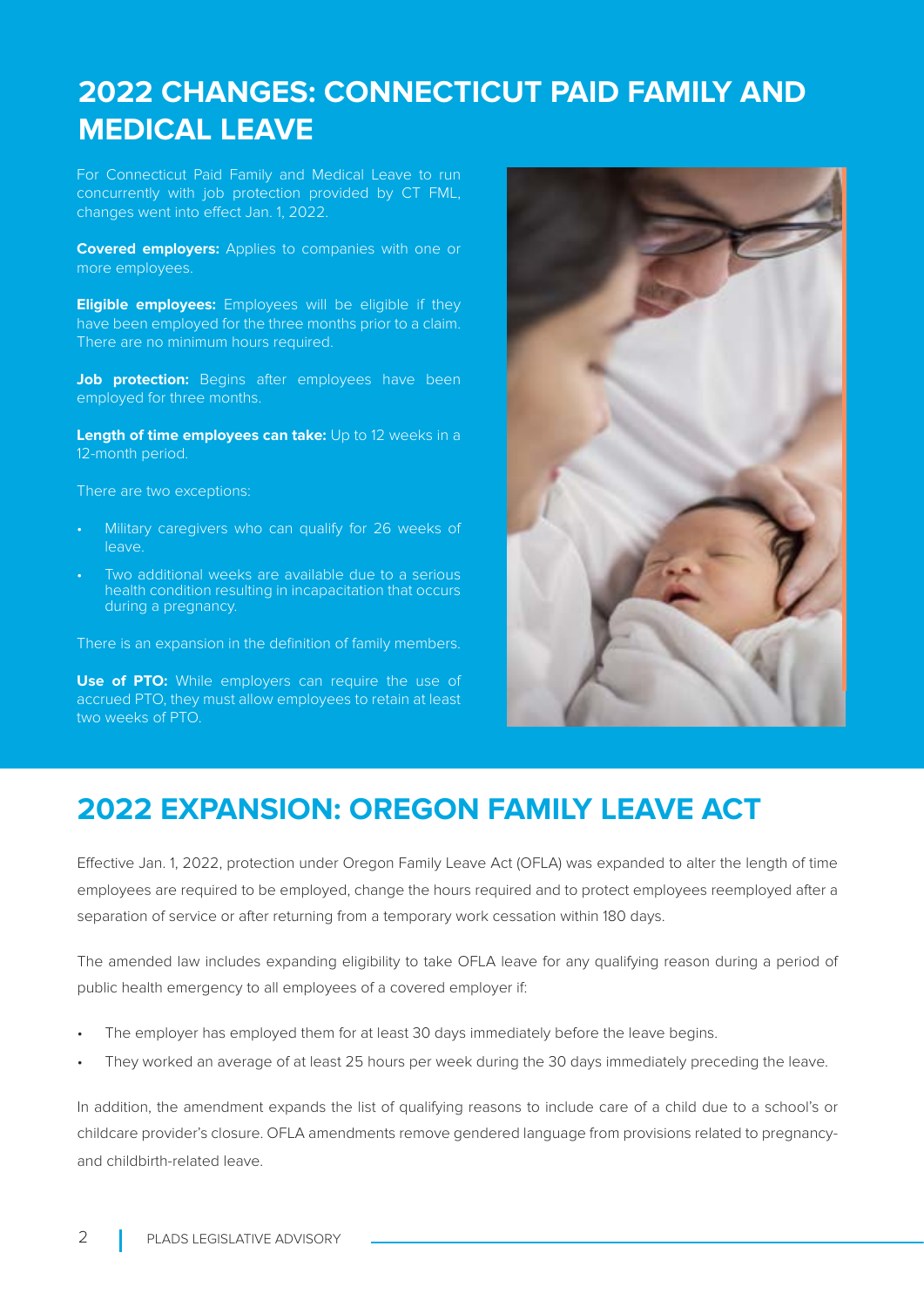<span id="page-2-0"></span>**What's new in 2022** 

# **CALIFORNIA**

| <b>MAX BENEFIT/FUNDING UPDATE</b> |                                                  | <b>ADDITIONAL UPDATES FOR 2022</b> |
|-----------------------------------|--------------------------------------------------|------------------------------------|
|                                   | Weekly benefit max - \$1,540.                    | None                               |
|                                   | Employee contribution rate $-1.1\%$ .            |                                    |
|                                   | Employee annual max contribution $-$ \$1,601.60. |                                    |
|                                   | Employee taxable wage cap - \$145,600.           |                                    |

**STATE WEBSITE:** <https://www.edd.ca.gov/disability/>

## **CONNECTICUT PAID LEAVE**

| <b>MAX BENEFIT/FUNDING UPDATE</b>                                     | <b>ADDITIONAL UPDATES FOR 2022</b>                       |
|-----------------------------------------------------------------------|----------------------------------------------------------|
| Weekly benefit max - \$780.                                           | Starting July 1, 2022, the max benefit will be \$840 and |
| Employee contribution rate $-0.5\%$ of the<br>employee's total wages. | on June 1, 2023, the max benefit will be \$900.          |
| Employee taxable wage cap - \$147,000.                                |                                                          |

**STATE WEBSITE:** [https://ctpaidleave.org/s/?language=en\\_US](https://ctpaidleave.org/s/?language=en_US)

### **HAWAII TDI**

| <b>MAX BENEFIT/FUNDING UPDATE</b>                                                                   | <b>ADDITIONAL UPDATES FOR 2022</b> |
|-----------------------------------------------------------------------------------------------------|------------------------------------|
| Weekly benefit max - \$697.                                                                         | None                               |
| Employee contribution rate - one-half premium<br>cost but no more than 0.5% average weekly<br>wage. |                                    |
| Employee max contribution $-$ \$6 per week.                                                         |                                    |
| Employee taxable wage cap - Maximum of<br>\$1,200.30.                                               |                                    |

**STATE WEBSITE:** <https://labor.hawaii.gov/dcd/home/about-tdi/>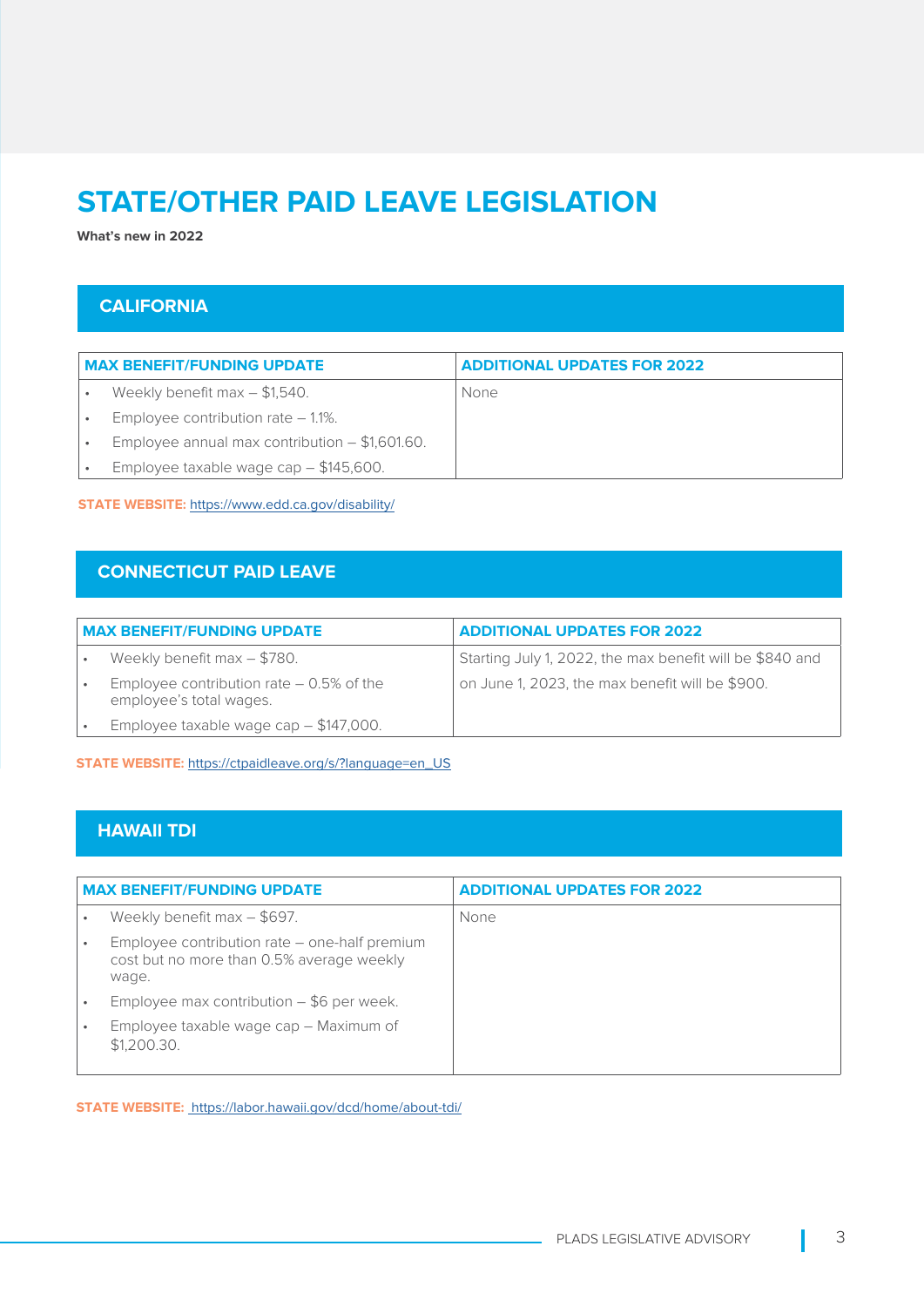### <span id="page-3-0"></span>**What's new in 2022**

### **MASSACHUSETTS PFML**

| <b>MAX BENEFIT/FUNDING UPDATE</b> |                                                                                                 | <b>ADDITIONAL UPDATES FOR 2022</b>                                                                                                                                                                                      |
|-----------------------------------|-------------------------------------------------------------------------------------------------|-------------------------------------------------------------------------------------------------------------------------------------------------------------------------------------------------------------------------|
|                                   | Weekly benefit max $-$ \$1,084.31.                                                              | All Massachusetts employers must display a workplace                                                                                                                                                                    |
|                                   | Employee max contribution - the combined<br>employee and employer contribution rate is<br>0.68% | poster prepared or approved by the Department of<br>Family and Medical Leave (DFML) that explains the<br>benefits available to your workforce under the PFML                                                            |
|                                   | Employee taxable wage cap - \$147,000.                                                          | law.                                                                                                                                                                                                                    |
|                                   |                                                                                                 | You must post this poster at your workplace in a<br>location where it can be easily read. It can be found<br>here: https://www.mass.gov/doc/2022-paid-family-and-<br>medical-leave-mandatory-workplace-poster/download. |

#### **STATE WEBSITE:** <https://www.mass.gov/orgs/department-of-family-and-medical-leave>

### **NEW JERSEY TDI AND FLI**

| <b>MAX BENEFIT/FUNDING UPDATE</b>              | <b>ADDITIONAL UPDATES FOR 2022</b> |
|------------------------------------------------|------------------------------------|
| Weekly benefit max - \$993.                    | None                               |
| Employee contribution rate $-$ 0.14%.          |                                    |
| Employee annual max contribution $-$ \$212.66. |                                    |
| Employee taxable wage cap - \$151,900.         |                                    |
|                                                |                                    |

### **STATE WEBSITE:** <https://www.myleavebenefits.nj.gov/>

### **NEW YORK DBL AND PFL**

| <b>MAX BENEFIT/FUNDING UPDATE</b> |                                                                                                                                                                                         | <b>ADDITIONAL UPDATES FOR 2022</b>                                                                                                                                                                                                                                            |
|-----------------------------------|-----------------------------------------------------------------------------------------------------------------------------------------------------------------------------------------|-------------------------------------------------------------------------------------------------------------------------------------------------------------------------------------------------------------------------------------------------------------------------------|
| <b>DBL</b>                        | Weekly benefit max - \$170.<br>Employee contribution rate $-0.5%$ .<br>Employee max contribution $-$ \$0.60 per week.<br>Employee taxable wage $cap - No$ more than<br>\$0.60 per week. | <b>PFL Intermittent time:</b> Intermittent leave benefit will be<br>calculated by multiplying the average number of days<br>per week that the employee works by 12 weeks (e.g., an<br>employee who works 6 days per week may receive up<br>to 84 days of intermittent leave). |
| <b>PFL</b>                        | Weekly benefit max $-$ \$1,068.36.<br>Employee contribution rate $-$ 0.511%.<br>Employee max contribution - \$423.71 annually.                                                          | Change to the definition of family member in 2023 to<br>include siblings.                                                                                                                                                                                                     |

#### **STATE WEBSITE:**

DBL: <http://www.wcb.ny.gov/content/main/DisabilityBenefits/employee-disability-benefits.jsp> | PFL: [https://paidfamilyleave.](https://paidfamilyleave.ny.gov/)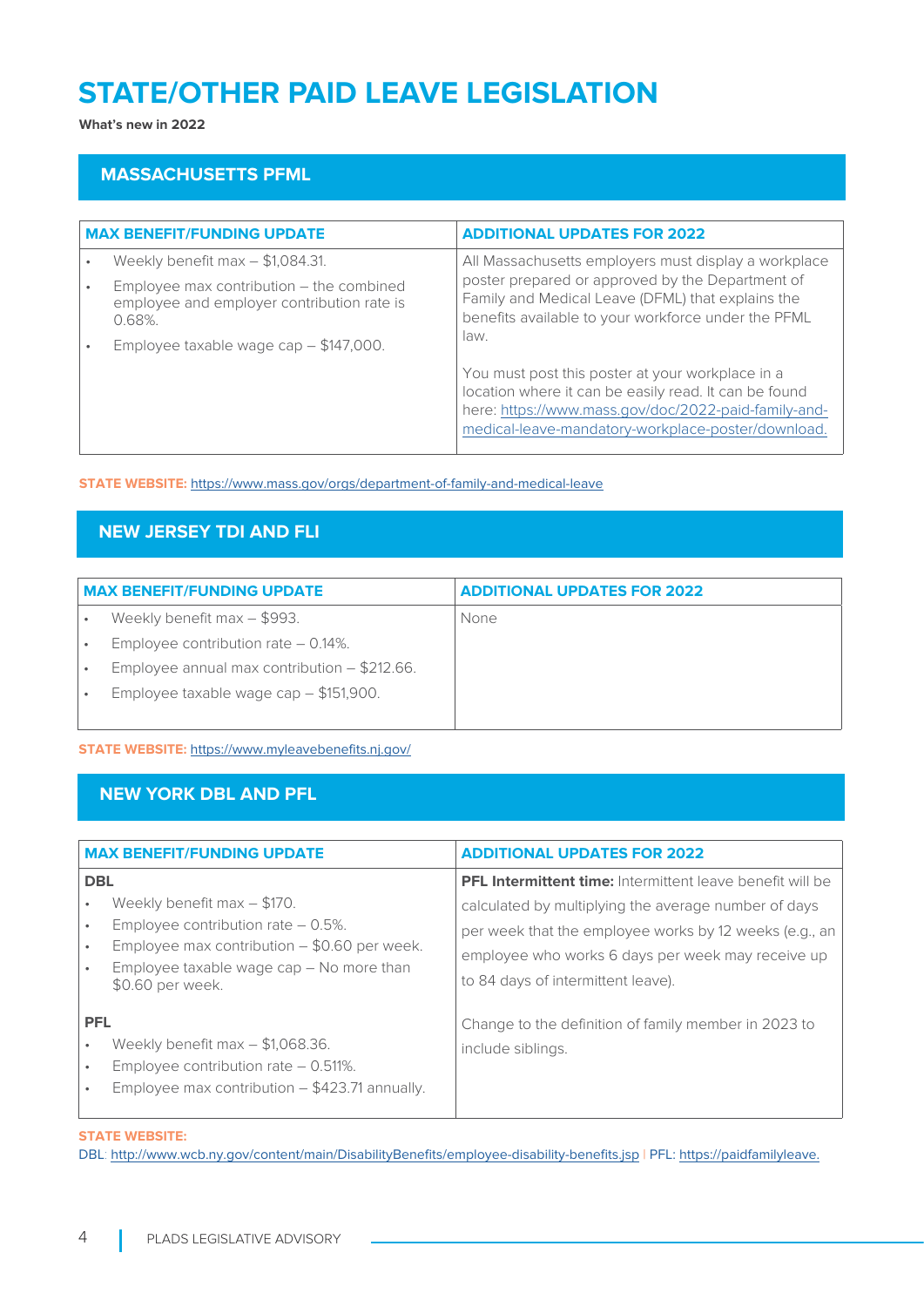<span id="page-4-0"></span>**What's new in 2022** 

### **PUERTO RICO SINOT\***

| <b>MAX BENEFIT/FUNDING UPDATE</b> |                                                                  | <b>ADDITIONAL UPDATES FOR 2022</b> |
|-----------------------------------|------------------------------------------------------------------|------------------------------------|
|                                   | Weekly benefit max $-$ \$113 (\$55 for agricultural<br>workers). | None                               |
|                                   | Employee contribution rate $-0.3\%$ .                            |                                    |
|                                   | Employee max contribution $-$ \$27 annually.                     |                                    |
|                                   | Employee taxable wage cap $-$ \$9,000.                           |                                    |

### **STATE WEBSITE:** <https://www.trabajo.pr.gov/>

## **RHODE ISLAND TDI AND TCI\*\***

| <b>MAX BENEFIT/FUNDING UPDATE</b>              | <b>ADDITIONAL UPDATES FOR 2022</b>                        |
|------------------------------------------------|-----------------------------------------------------------|
| Weekly benefit max - \$978.                    | Temporary caregiver benefits will increase to five        |
| Employee contribution rate $-1.1\%$ .          | weeks in a benefit year starting Jan. 1, 2022, and will   |
| Employee max contribution - \$896.50 annually. | increase to six weeks in a benefit year beginning Jan. 1, |
| Employee taxable wage cap - \$81,500.          | 2023.                                                     |
|                                                |                                                           |

**STATE WEBSITE:** <https://dlt.ri.gov/individuals/temporary-disability-caregiver-insurance>

### **WASHINGTON, DC UPL \*\***

| <b>MAX BENEFIT/FUNDING UPDATE</b> |                                                                                                                                     | <b>ADDITIONAL UPDATES FOR 2022</b>                                                                                                                                                                                                                                                                                                                                                                                                                                                                                                                                                                      |
|-----------------------------------|-------------------------------------------------------------------------------------------------------------------------------------|---------------------------------------------------------------------------------------------------------------------------------------------------------------------------------------------------------------------------------------------------------------------------------------------------------------------------------------------------------------------------------------------------------------------------------------------------------------------------------------------------------------------------------------------------------------------------------------------------------|
| $\bullet$                         | Weekly benefit max $-$ \$1,009.                                                                                                     | Elimination period waived through July 24, 2022.                                                                                                                                                                                                                                                                                                                                                                                                                                                                                                                                                        |
| $\bullet$<br>$\bullet$            | 100% Employer paid - 0.62% of annual reported<br>salary.<br>Employee max contribution $- N/A$ .<br>Employee taxable wage cap - N/A. | 2021 regulations now prevent an insurer from offsetting<br>or reducing short-term disability benefits based on the<br>employee's assumed or actual receipt of universal paid<br>leave benefits. The law does not apply to self-insured<br>employers or insurers who are acting on behalf of a<br>self-insured employer as a third-party administrator for<br>the self-insured employer.<br>The duration of DC UPL increased:<br>8 workweeks of qualifying parental leave.<br>$\bullet$<br>6 workweeks of qualifying family leave.<br>$\bullet$<br>6 workweeks of qualifying medical leave.<br>$\bullet$ |
|                                   |                                                                                                                                     | 2 workweeks of prenatal leave.<br>$\bullet$                                                                                                                                                                                                                                                                                                                                                                                                                                                                                                                                                             |

#### **STATE WEBSITE:** <https://does.dc.gov/page/dc-paid-family-leave/>

 *\*Benefit is not managed by Aflac.* 

*\*\*State run program only. No private plan option available.*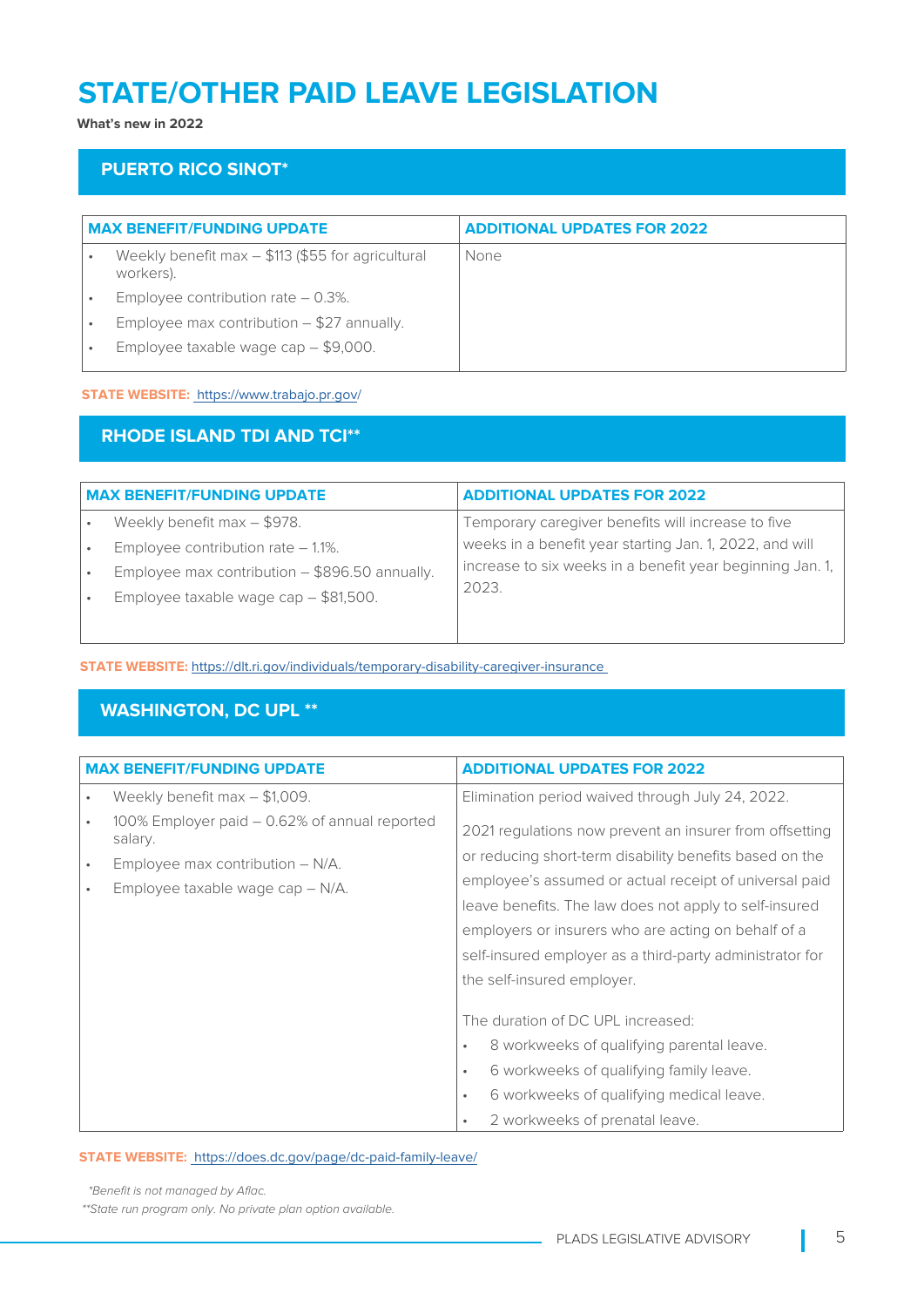#### <span id="page-5-0"></span>**What's new in 2022**

### **WASHINGTON PFML**

| <b>MAX BENEFIT/FUNDING UPDATE</b> |                                                                                   | <b>ADDITIONAL UPDATES FOR 2022</b>                        |
|-----------------------------------|-----------------------------------------------------------------------------------|-----------------------------------------------------------|
|                                   | Weekly benefit max - \$1,327.                                                     | Change to the definition of family member: Means a        |
|                                   | Employee contribution rate $-73\%$ of 0.6% of                                     | child, grandchild, grandparent, parent, sibling or spouse |
|                                   | wages up to SS wage base (\$147,000).                                             | of an employee, and includes any individual who           |
|                                   | Employee max contribution - shared contribution<br>between employee and employer. | regularly resides in the employee's home or where the     |
|                                   | Employee taxable wage cap - \$147,000.                                            | relationship creates an expectation that the employee     |
|                                   |                                                                                   | cares for the person and that the individual depends on   |
|                                   |                                                                                   | the employee for care.                                    |

**STATE WEBSITE:** <https://paidleave.wa.gov/>

# **COMING SOON…**

#### **2022: New Hampshire PFML**

No later than March 31, 2022: A request for proposals will be issued to select a carrier to administer benefits under the Granite State Paid Family Leave state plan.

January 1, 2023: coverage must be in place for state employees and available for purchase by private employers, non-state public employers and individuals.

#### **Coverage:**

- Mandatory: State employees.
- Voluntary: Private employers and non-state public employers may opt in.
- Voluntary: Individuals who work for an employer that does not opt to voluntarily provide coverage through the Granite State Paid Family Leave Plan can purchase their own coverage through the individual pool.

#### **Leave reasons:**

### For state employees:

- Birth of the employee's child.
- Adoption/foster care placement of a child with the employee.
- To care for a family member with a serious health condition.
- Qualifying exigency.

For the private employers, public non-state employers and individuals who opt in:

- Birth of the employee's child.
- Adoption/foster care placement of a child with the employee.
- To care for a family member with a serious health condition.
- Qualifying exigency.
- Own serious health condition *(only covered if the condition is not work-related and the employer doesn't offer short-term disability insurance).*

### **Duration:**

- Benefits will be payable for a maximum of six weeks per year.
- Premium amounts will be a percentage of wages or the "state rate." This state rate will be determined by the carrier who administers the Granite State Paid Family Leave Plan.

In addition, the state will require rates to be filed for approval with the insurance commissioner.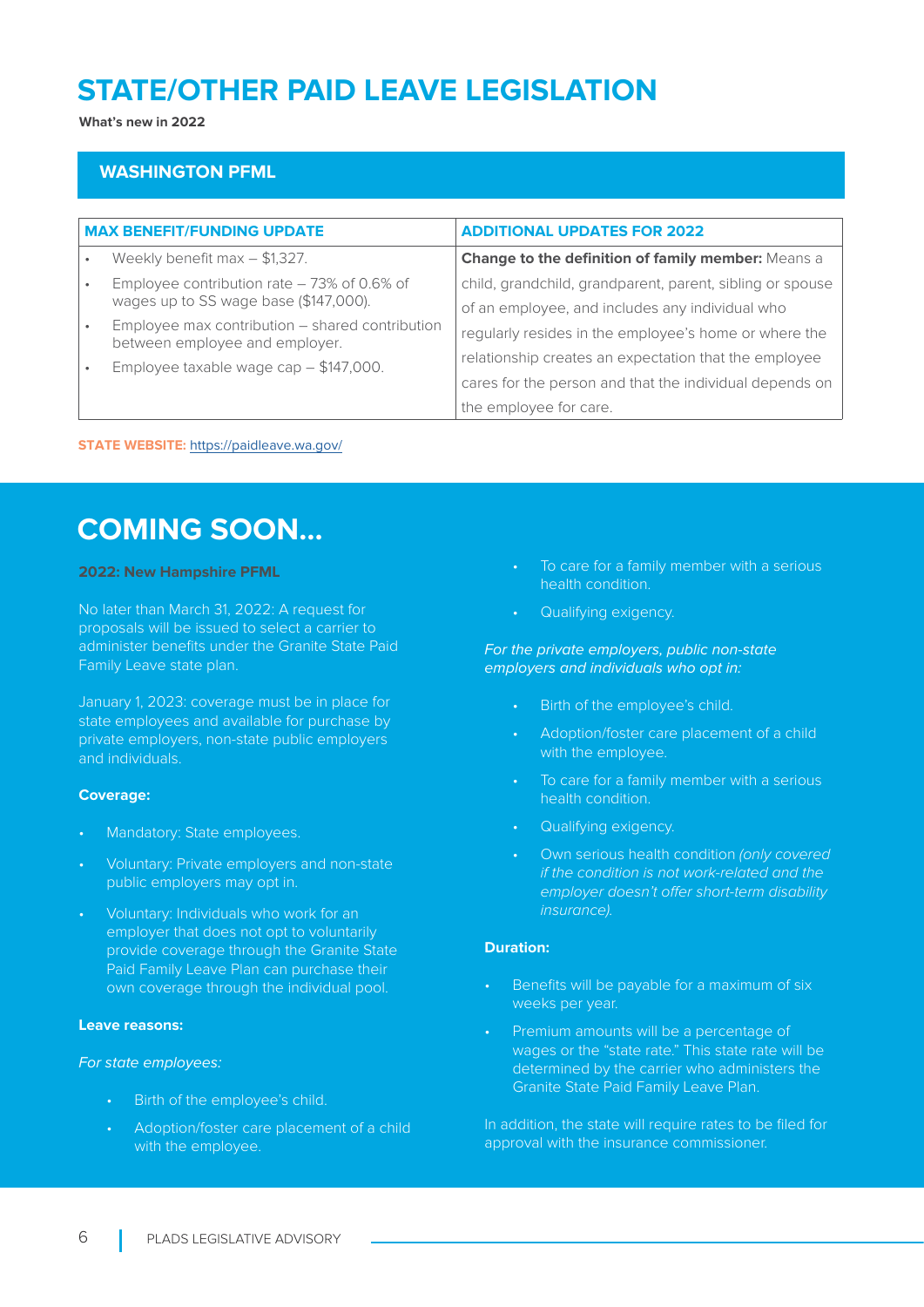# <span id="page-6-0"></span>**COMING SOON...**

### **2023: Oregon PFML**

Program effective Sept. 3, 2023 (delayed by OR HB 3398).

Annual premium and benefit rate announcements are expected once the program goes live.

State-run or private plan exemption ("equivalent plan").

### **Leave reasons:**

- Employee's own serious health condition.
- Bonding with a newly born, adopted or fostered child.
- Care for a family member with a serious health condition.
- Safe leave for an employee experiencing issues related to domestic violence, harassment, sexual assault or stalking.

### **Duration:**

- Medical leave: 12 weeks.
- Family leave: 12 weeks.
- An employee is eligible for an additional two weeks of leave for a pregnancy that results in incapacity.
- Overall family and medical leave duration: In rare situations, up to 18 weeks may be taken in a benefit year, though four of those weeks may be unpaid.

2023 contribution rate: 1% of wages up to the Social Security wage cap. Contributions can be split between the employer (40%) and the employee (60%).

### **2024: Colorado PFML**

Program effective Jan. 1, 2024.

Annual premium and benefit rate announcements are expected once the program goes live.

State-run or private plan exemption. (The state has not yet released details as to process and options for private plans.)

### **Leave reasons:**

- Employee's own serious health condition.
- Bonding with a newly born, adopted or fostered child.
- Care for a family member with a serious health condition.
- Assist loved ones when a family member is deployed abroad or on active military service (military exigency).
- Safe leave for an employee experiencing issues related to domestic violence, harassment, sexual assault or stalking.

### **Duration:**

- Medical leave: 12 weeks.
- Family leave: 12 weeks.
- An employee is eligible for an additional two weeks of leave for a pregnancy that results in incapacity.

2023 contribution rate: 0.9% of wages up to the Social Security wage cap. Contributions are split between the employer (.45%) and the employee (.45%) equally.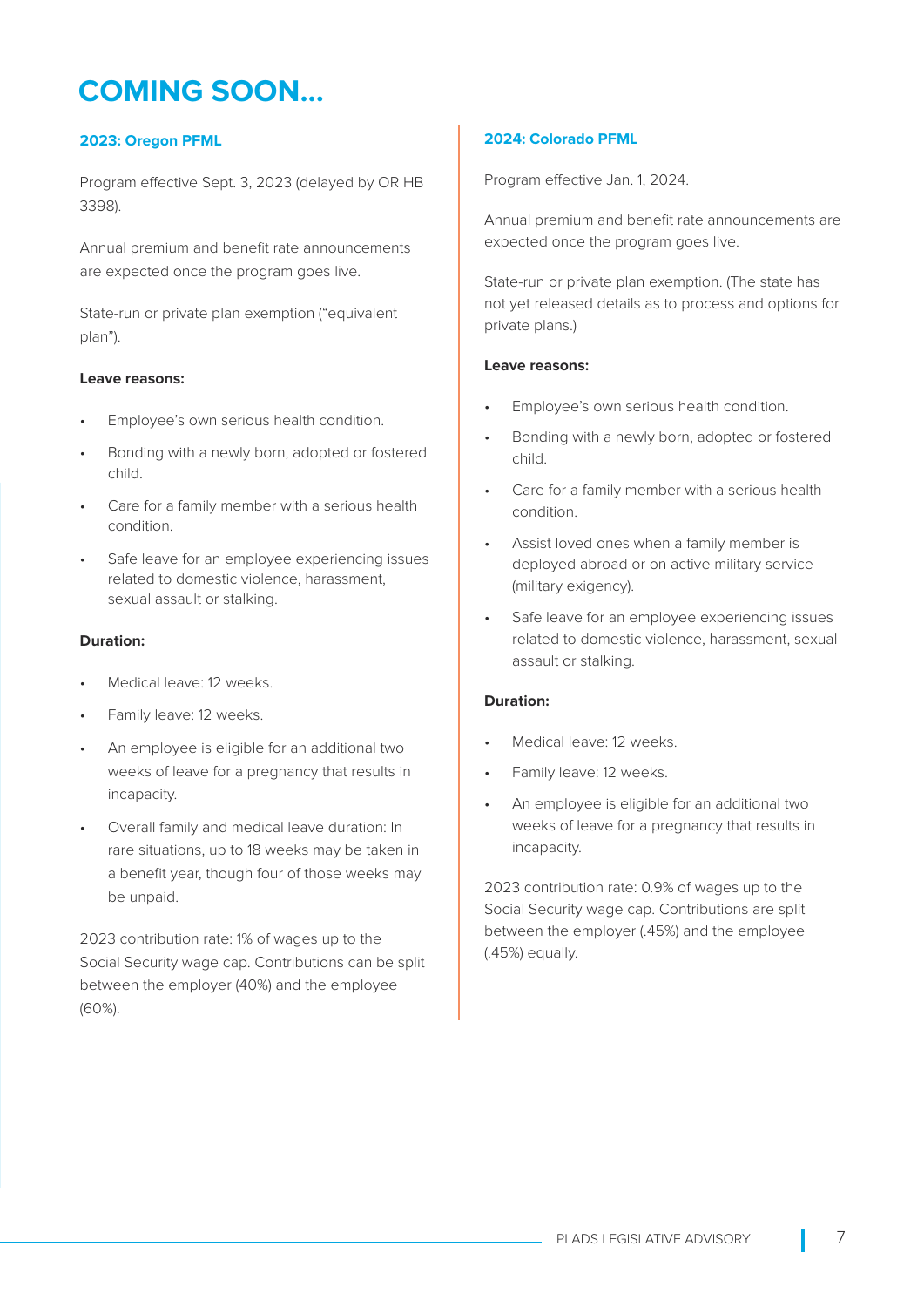### <span id="page-7-0"></span>**WASHINGTON, D.C.**

### **COVID Vaccination Leave Emergency Amendment for the District of Columbia**

Enacted and effective on Nov. 18, 2021, the District of Columbia has amended its leave of absence laws to provide paid time off for COVID-19 vaccinations as well as unpaid time off to accommodate employees and their family members impacted by COVID-19.

Employers must provide paid leave to employees for absences related to the employee or for the employee's child to receive the COVID-19 vaccination or booster. The paid time includes leave taken for the employee or the employee's child to recover from side effects of receiving the vaccine or booster.

Below are some highlights.

**Eligibility:** 15 days of employment for their employer.

Benefits:

- Two hours for the vaccine injection.
- Up to eight hours per injection for recovery, to be taken within the 24-hour period immediately following the injection.
- Maximum of 48 hours per year.

In addition, the new law provides unpaid leave under the District's Family and Medical Leave Act.

If eligible, the employee may take up to 16 weeks of unpaid leave in the two-year period after the effective date of the COVID Vaccination Leave Emergency Amendment Act of 2021 if the employee cannot work because of one of the following:

- The employee has tested positive for COVID-19 and must quarantine under Department of Health guidelines.
- The employee is caring for a family member or individual with whom the employee shares a household who has tested positive for COVID-19 and must quarantine under Department of Health guidelines.
- The employee has been recommended to quarantine by a health care provider or employer due to COVID-19. This includes quarantine because the employee or an individual with whom the employee shares a household is at high risk for serious illness from COVID-19.
- The employee must provide care for a family member or an individual with whom the employee shares a household who is quarantining due to Department of Health guidance, a health care provider's recommendation, or the order or policy of the individual's school or childcare provider.
- The employee must provide care for a child whose school or place of care is closed or whose childcare provider is unavailable due to COVID-19.

For more information, please see the [District of Columbia B24-0404-Signed\\_Act.pdf \(dccouncil.us\).](https://lims.dccouncil.us/downloads/LIMS/47928/Signed_Act/B24-0404-Signed_Act.pdf)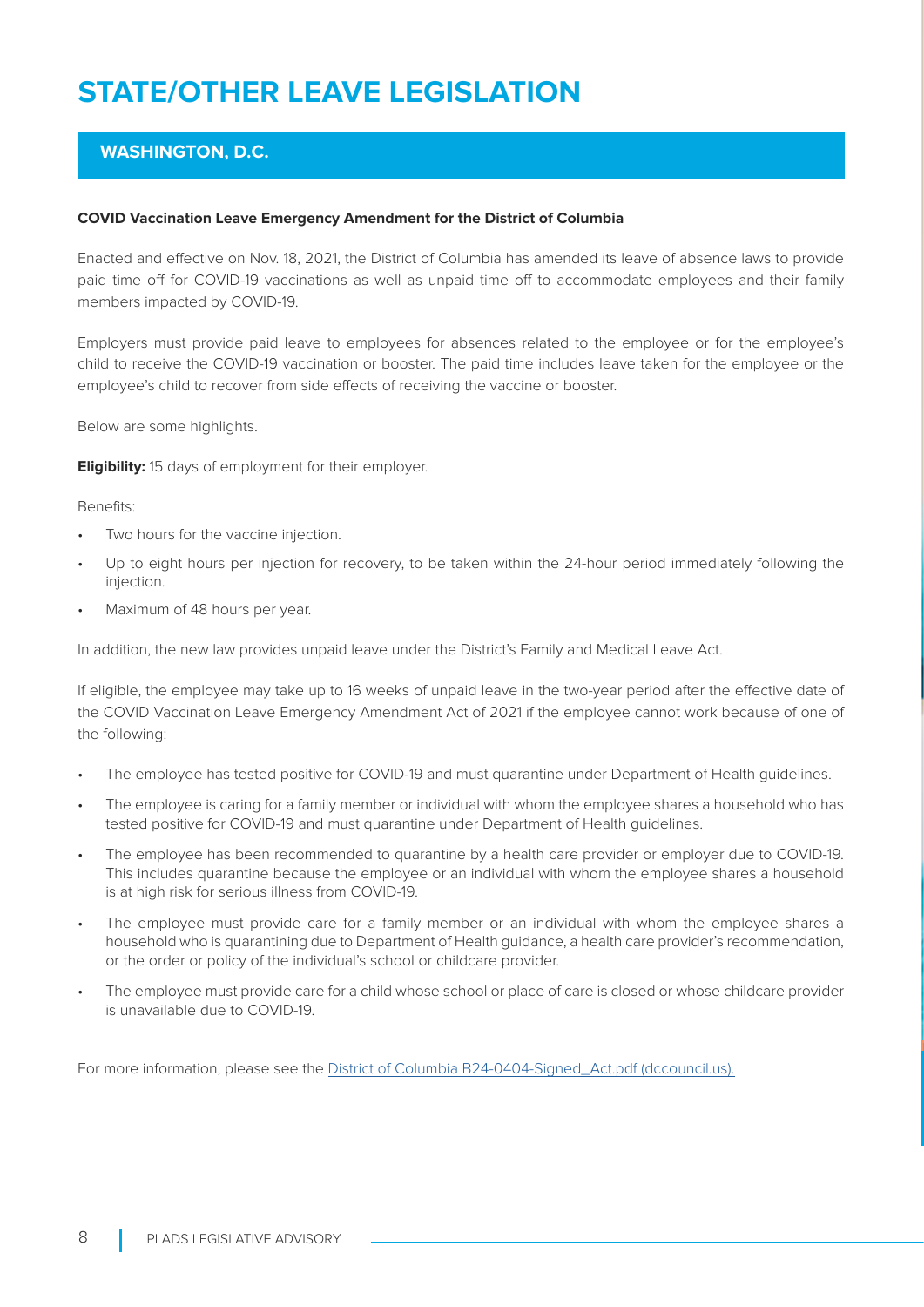